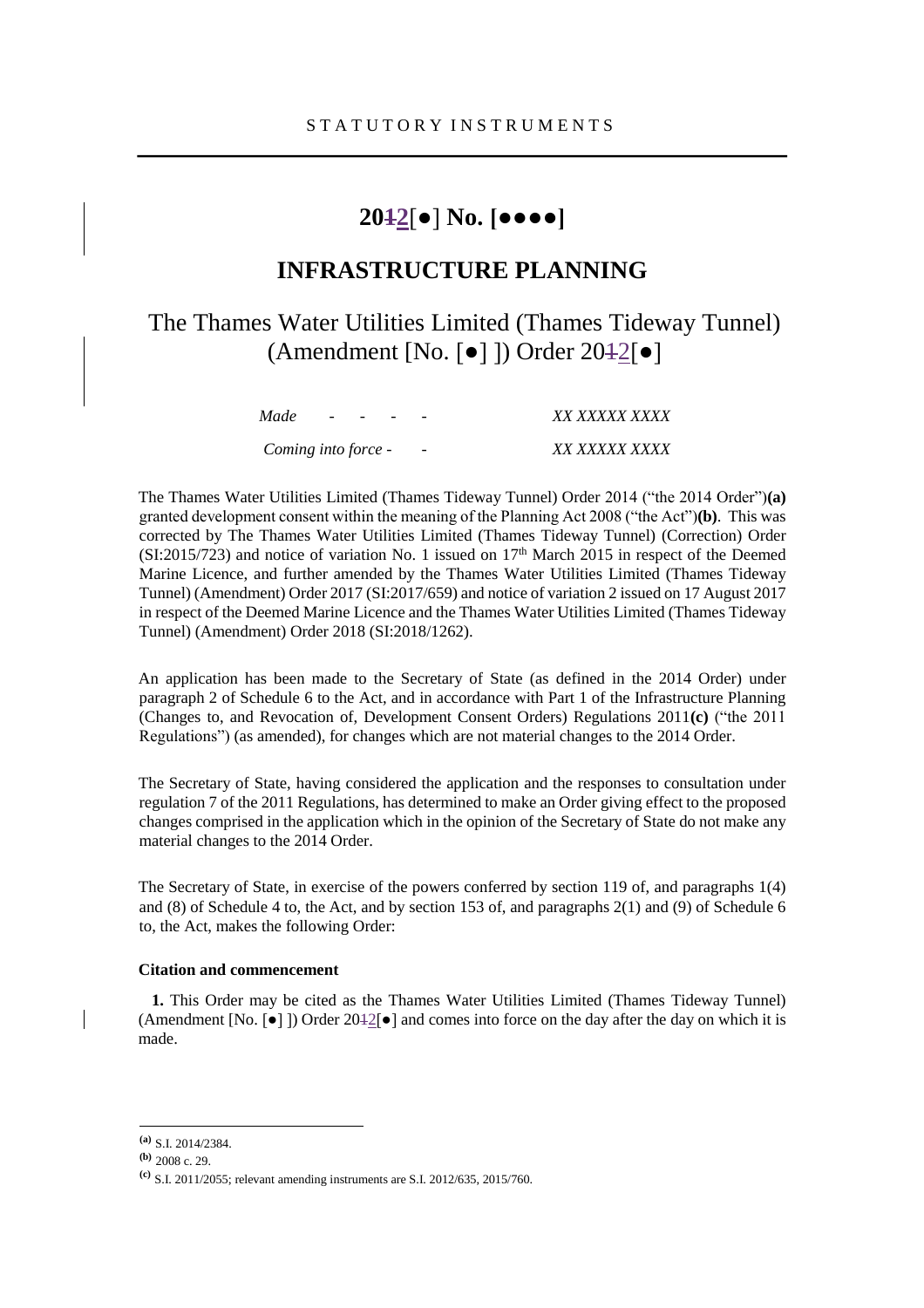### **Amendment of the 2014 Order**

**2.**—(1) The 2014 Order is amended as set out in the table in the Schedule to this Order, where—

- (a) column 1 sets out where the amendment is to be made;
- (b) column 2 sets out the text to be omitted; and
- (c) column 3 sets out the text to be substituted or inserted.
- (2) The Schedule to this Order has effect.

#### **Certification of revised or substituted plans**

**3.**—(1) The undertaker must, as soon as practicable after the making of this Order, submit copies of any revised or substituted plans to the Secretary of State for certification that they are true copies of the revised or substituted plans.

(3) A plan so certified by the Secretary of State is admissible in any proceedings as evidence of the contents of the document of which it is a copy.

(4) In paragraph (1), the "undertaker" has the same meaning as in article 2(1) of the 2014 Order.

Signed by authority of the Secretary of State

|                                                   | $\sqrt{\bullet \bullet \bullet}$                   |
|---------------------------------------------------|----------------------------------------------------|
|                                                   | $\sqrt{\bullet \bullet \bullet}$                   |
| $\sqrt{\bullet \bullet \bullet}$ 201/ $\bullet$ ] | Department for Environment, Food and Rural Affairs |

|                                                  | <b>/•••/</b>                                          |
|--------------------------------------------------|-------------------------------------------------------|
|                                                  | $\sqrt{\bullet \bullet \bullet}$                      |
| $\int \bullet \bullet \bullet / 201 / \bullet /$ | Ministry of Housing, Communities and Local Government |

Article 2

# **SCHEDULE**

# Amendments to the 2014 Order

| Provision                                                 | Text to be omitted                                    | Text to be substituted or inserted                      |
|-----------------------------------------------------------|-------------------------------------------------------|---------------------------------------------------------|
| Article $6(1)$ in the<br>words before sub-<br>section (a) | "20 and the tunnel"<br>comprised in Work $No.27(v)$ " | "20, 24aa and the tunnel comprised<br>in Work No.27(v)" |